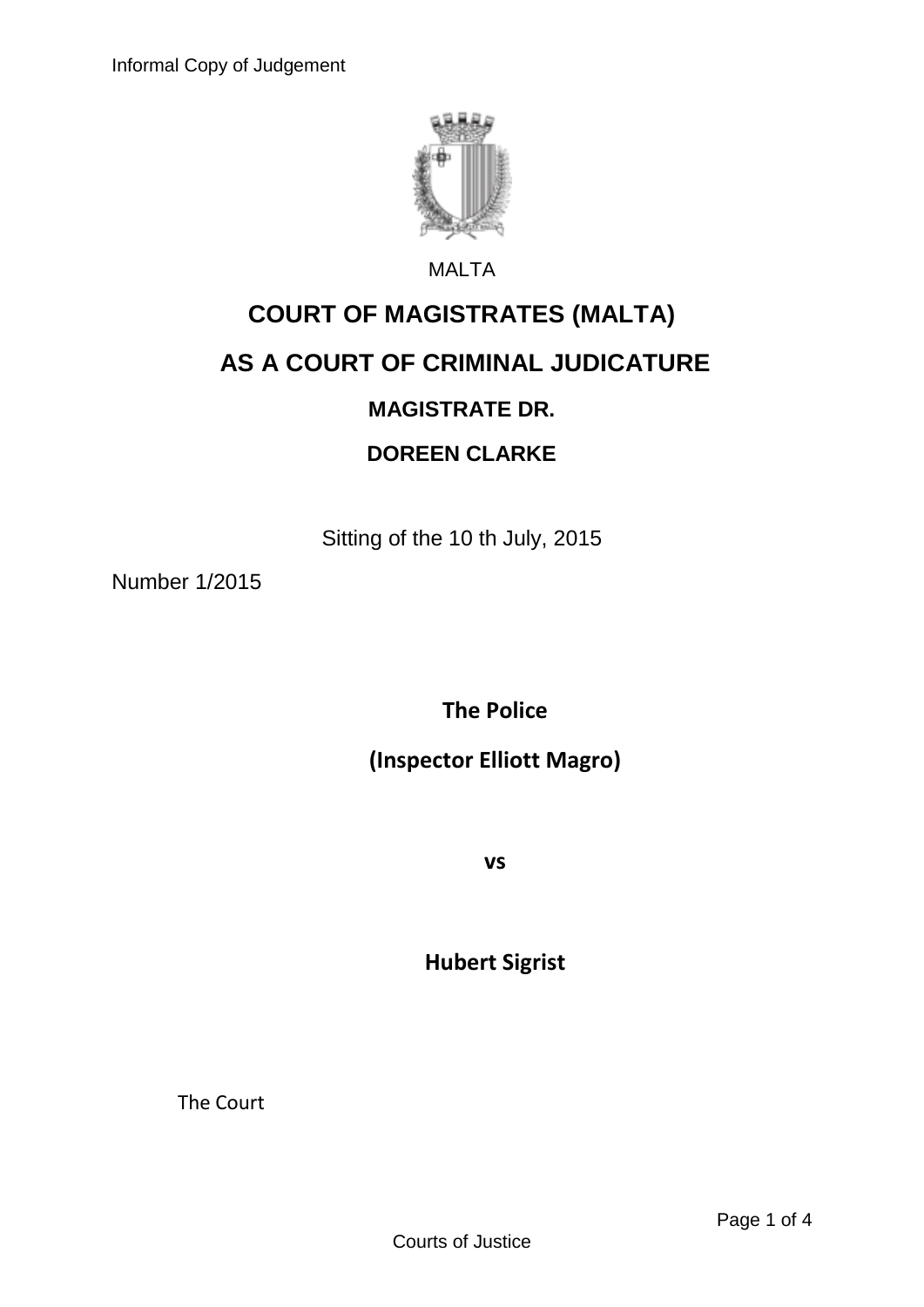Having seen the charges against Hubert Sigrist 61 years of age, son of Jacques and Marie nee' Stoquert, born in Saverne, France on the 21st of September, 1954, residing at 20, Rue de Salenthal, Marmoutier, S7, Strasbourg, France and holder of identity card number 100667400499.

Charged with having on the 09th of July, 2015 at around 15:45hrs, at Cliffs street, Dingli:

Through imprudence, carelessness, unskilfulness in his art or profession, or non-observance of regulations, caused injuries of a grievous nature on the person of Leyton Vella holder of identity card number 534893M as certified by Dr. Pierre Agius Med. Reg. 3727 from Mater Dei Hospital;

Through imprudence, carelessness, unskilfulness in his art or profession, or non-observance of regulations, caused any fire or damage, spoil or injury to the detriment of Anthony Vella holder of identity card number bearing 0181566M;

Charged further with having on the same date, time, place and circumstances drove vehicle of make Peugeot bearing registration number QQZ 309 in a dangerous and negligent manner.

The Prosecution requested that in case of guilt besides the punishment said person shall be disqualified from holding or obtaining a driving licence for a period that the Court deems appropriate.

Having seen that defendant admitted the charges brought against him.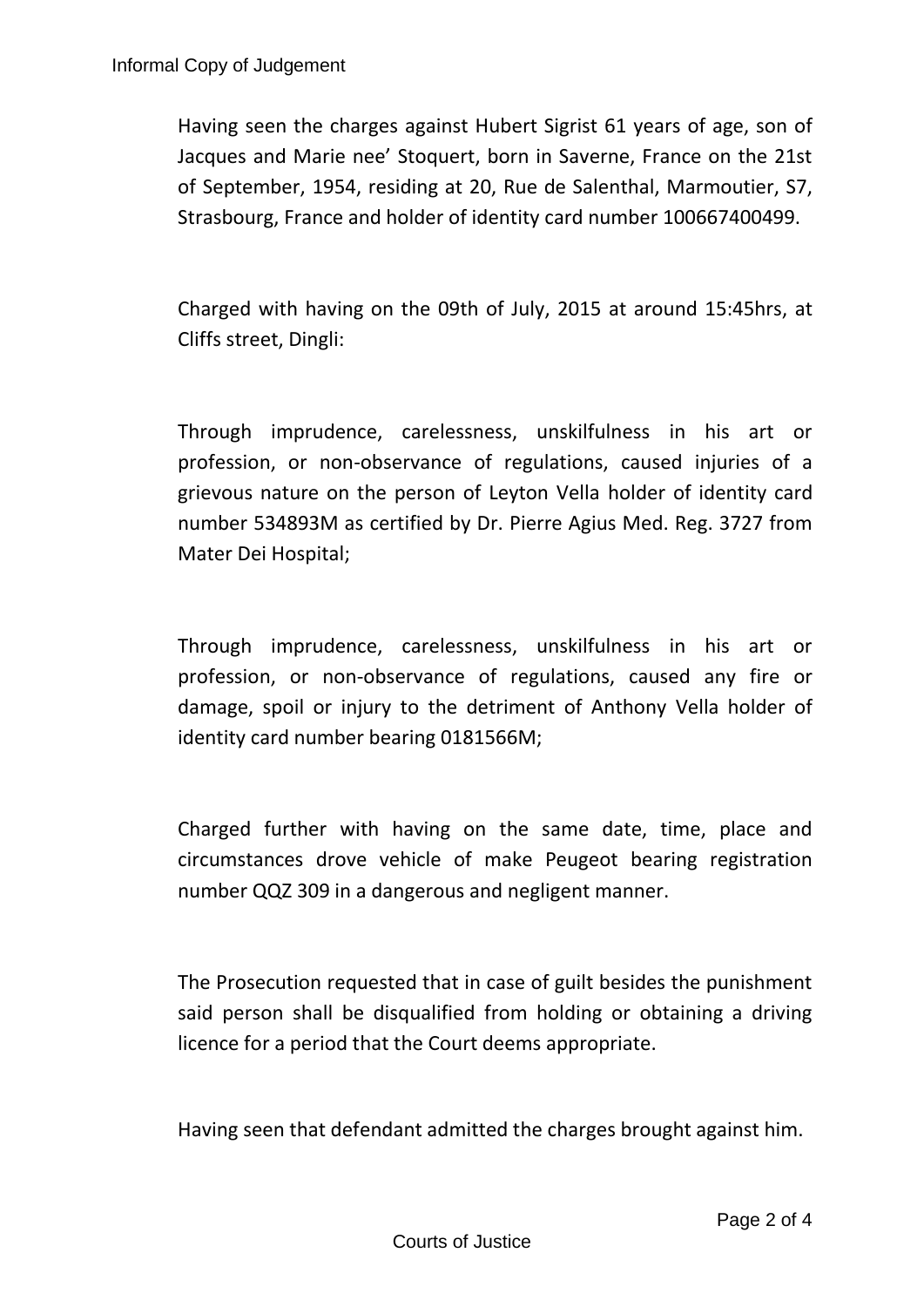Having seen the documents filed by the prosecuting officer.

Having heard the submissions of the parties regarding the penalty to be meted out.

Having considered

That the defendant admitted the charges brought against him; these are consequently sufficiently proven.

With regards to the penalty to be meted out the Court took into consideration the nature of the offences of which defendant is being found guilty, his cooperation with the police, and his admission at the earliest stage of these proceedings.

Wherefore the Court, after having seen section 328(1)(b) of Chapter 9 of the Laws of Malta, and section 15(1)(a) of Chapter 65 of the Laws of Malta, on his admission finds defendant guilty of the charges brought against him and condemns him to a fine of one thousand Euro ( $\epsilon$ 1,000) and by application of section 15(2) of the said Chapter 65 disqualifies the defendant from holding or obtaining a driving licence for a period of three months.

### **< Final Judgement >**